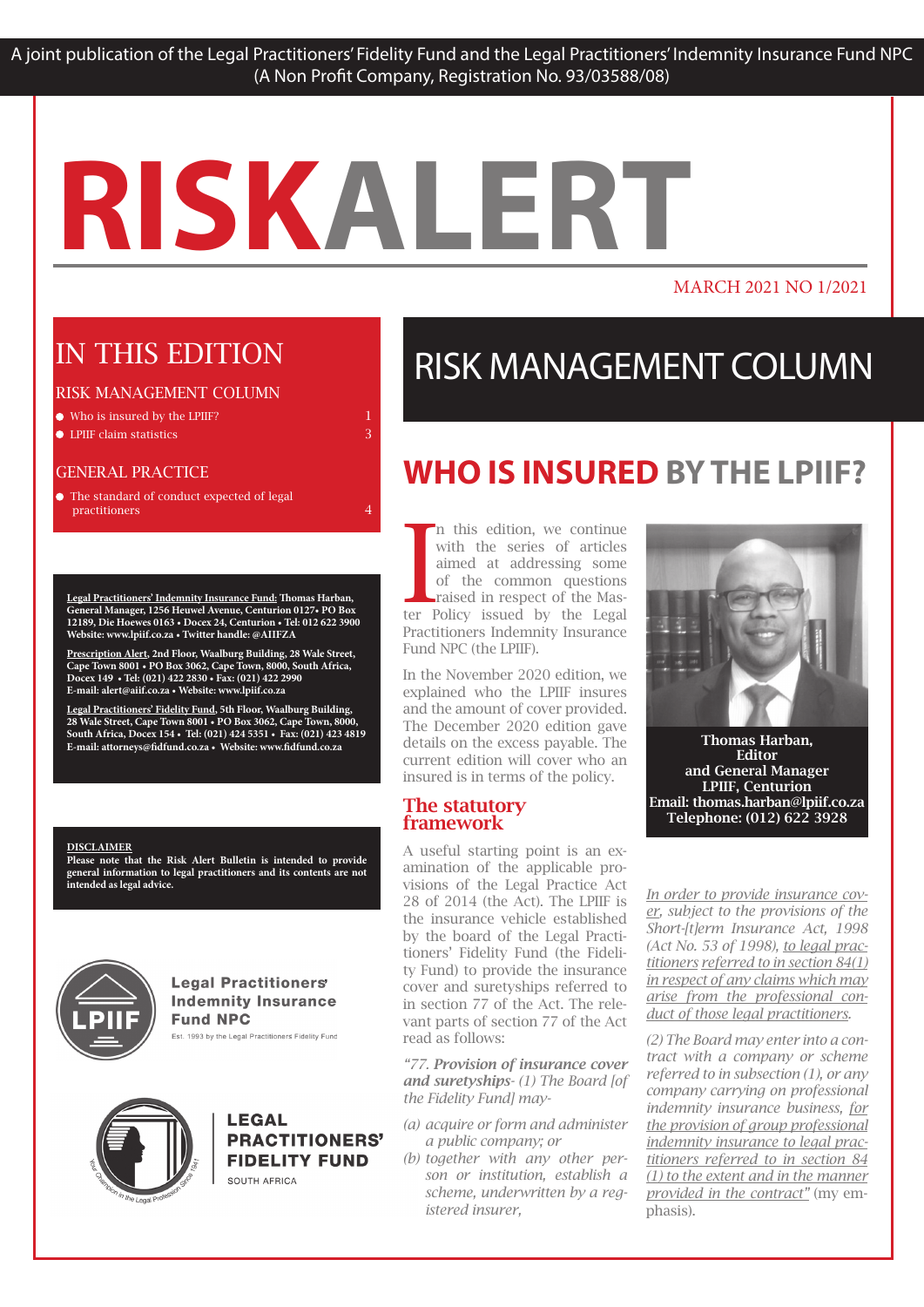### RISK MANAGEMENT COLUMN continued...

The Short-term insurance Act has since been replaced by the Insurance Act 18 of 2017.

Section 84 (1) of the Act creates an obligation for certain categories of practitioners to practice with a Fidelity Fund certificate and reads as follows:

*"84. Obligations of legal practitioners relating to the handling of trust monies.-(1) Every attorney or every advocate referred to in section 34(2)(b), other than a legal practitioner in the employ of the South African Human Rights Commission or the State as a state attorney or state advocate and who practices or is deemed to practice-*

- *(a) for his or her own account either alone or in partnership; or*
- *(b) as a director of a practice which is a juristic entity, must be in possession off a Fidelity Fund certificate."*

The obligation on an attorney to practice with a Fidelity Fund certificate received in-depth consideration in *NW Civil Contractors CC v Anton Ramaano Inc & Another* (1076/2018) (1024/2018) [2019] ZASCA 143 (14 October 2019). The Supreme Court of appeal, in that case, considered the implications of an attorney practising without a valid Fidelity Fund certificate in violation of section 41(1) of the Attorneys Act 53 of 1979 (the corresponding provision to section 84(1) in the repealed legislation) and analysed the previous decisions on that question. The LPIIF was admitted to the proceedings as *amicus curiae*. The court found that an attorney practising for his or her own account must be in possession of a valid Fidelity Fund certificate.

The LPIIF is an insurer registered in terms of the Insurance Act. The LPIIF's lines of business accord with section 77 of the Act. The insurance licence issued in terms of section 23 of the Insurance Act authorises the company to conduct business in the following classes and sub-classes of non-life insurance business:

| <b>Class of business</b> |                        | Sub-class |
|--------------------------|------------------------|-----------|
| Liability                | Professional indemnity |           |
| Guarantee                |                        |           |

The liability class of business is relevant for present purposes as the current focus is on the company's professional indemnity line of business. The guarantee line of business (executor bonds) will be addressed in a separate edition of the Bulletin. The company can only conduct business in the approved classes and sub-classes of business (see Chapter 4 of the Insurance Act).

The statutory framework applicable to the LPIIF thus only authorises the company to provide professional indemnity insurance to attorneys and trust account advocates with Fidelity Fund certificates.

### The LPIIF policy

The relevant clauses of the policy read as follows:

*"Who is insured?*

*5. Provided that each Principal had a Fidelity Fund Certificate at the time of the circumstance, act, error or omission giving rise to the Claim, the Insurer insurers all Legal Practices providing Legal Services, including:*

- *a) a sole Practitioner;*
- *b) a partnership of Practitioners;*
- *c) an incorporated Legal Practice as referred to in section 34(7) of the Act; and*
- *d) an advocate referred to in section 34 (2) (b) of the Act. For purposes of this policy, an advocate referred to in section 34 (2) (b) of the Act, will be regarded as a sole practitioner.*

*6. The following are included in the cover, subject to the Annual Amount of Cover applicable to the Legal Practice:*

*a) a Principal of a Legal Practice providing Legal Services, provided that that Principal has a Fidelity Fund Certificate at the time of the circum-* *stance, act, error or omission giving rise to the Claim;*

- *b) a previous Principal of a Legal Practice providing Legal Services, provided that that Principal had a Fidelity Fund Certificate at the time of the circumstance, act, error or omission giving rise to the Claim;*
- *c) an Employee of a Legal Practice providing Legal Services at the time of the circumstance, act, error or omission giving rise to the Claim;*
- *d) the estates of the people referred to in clauses 6(a), 6(b) and 6(c);*
- *e) subject to clause 16 (c), a liquidator or trustee in an insolvent estate, where the appointment is or was motivated solely because the Insured is a Practitioner and the fees derived from such appointment are paid directly to the Legal Practice*.

The words in bold text above are defined in the policy.

Only a legal practice conducted in one of the forms listed in clauses 5 (a) to 5(d) of the policy are indemnified by the LPIIF. It will be noted from section 34 (1) to 34 (7) of the Act, read with paragraphs 1.13 and 1.16 of the code of conduct for legal practitioners and rules 1.18 and 1.22. Incorporated practices are personal liability companies must comply with the section 34 (7) of the Act. A practice conducted in any other form of company (a Pty (Ltd), for example) will not be indemnified. A separate article will be published in a later edition of the Bulletin analysing the requirements for an incorporated practice.

Legal practices conducted in any format, other than those listed in clauses 5 (a) to (d) of the policy, will not be covered by the LPIIF. The Supreme Court of Appeal in *Propell Specialised Finance v Attorneys Insurance Indemnity Fund NPC* (1147/2017) [2018] ZASCA 142 (28 September 2018) confirmed that the LPIIF can only provide indemnity to insured practitioners (as defined in the statute and the policy).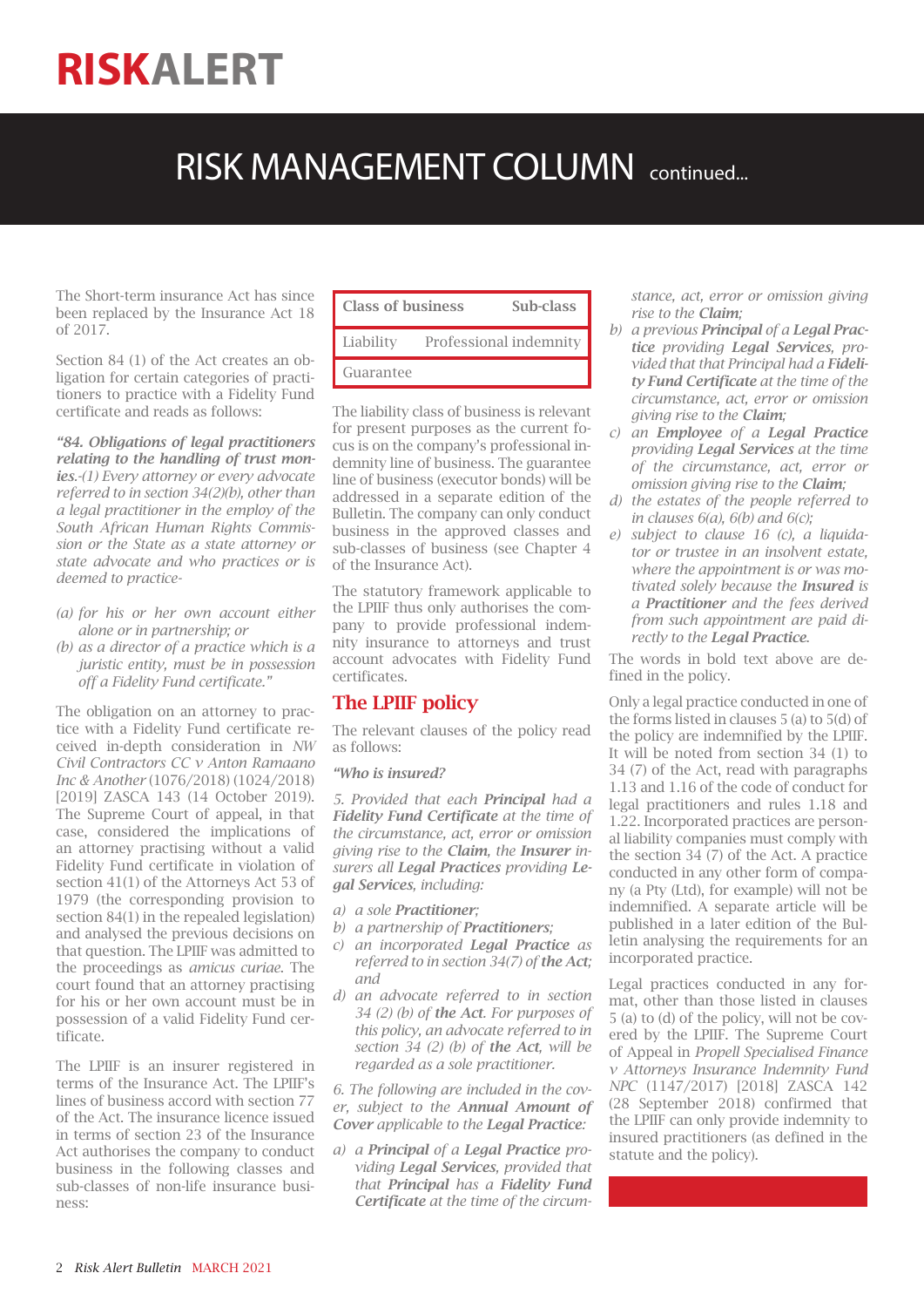### RISK MANAGEMENT COLUMN continued...

### **LPIIF CLAIM STATISTICS**



### Table 1

The reserve requirement for out-<br>
standing claims notified to the<br>
Legal Practitioners Indemnity In-<br>
surge Evel MPC (the LPIE) was cla standing claims notified to the surance Fund NPC (the LPIIF) was actuarially assessed at R665 566 300 as at the end of December 2020. The stabilisation in the number of claims notified since 2017 is welcomed, but the overall value of claims notified is still a serious cause for concern. The growth in the number and value of professional indemnity claims threatens the long-term sustainability of the LPIIF. Practitioners must thus address the underlying circumstances within their practices that could, potentially, lead to claims.

In table 1 above, the claims notified between 1 July 2005 and 31 December 2020 have been broken down into the various claim types.

Prescribed Road Accident Fund (RAF), general prescription, conveyancing and litigation claims continue to make up the highest number and value of claims notified. These claim categories have made up the highest numbers of notifications for over a decade. The category designated as 'other' includes claims arising from legal services rendered relating to the Liquor Act 27 of 1989, medical malpractice claims (prescription or under-settlement), wills and estates, wrongful arrest claims, liquidations and matters arising from circumstances where the insured practitioners have acted as trustees, liquidators or administrators.

The LPIIF website (www.lpiif.co.za) contains a section with numerous risk management materials that practitioners can have regard to in order to enhance the risk management measures in their respective practices.

The LPIIF's Practitioner Support Executive, Henri van Rooyen, can also be contacted to arrange risk management training for the firm. This service is offered at no cost. Please send an email to risk@lpiif.co.za to arrange risk management training for you and your staff.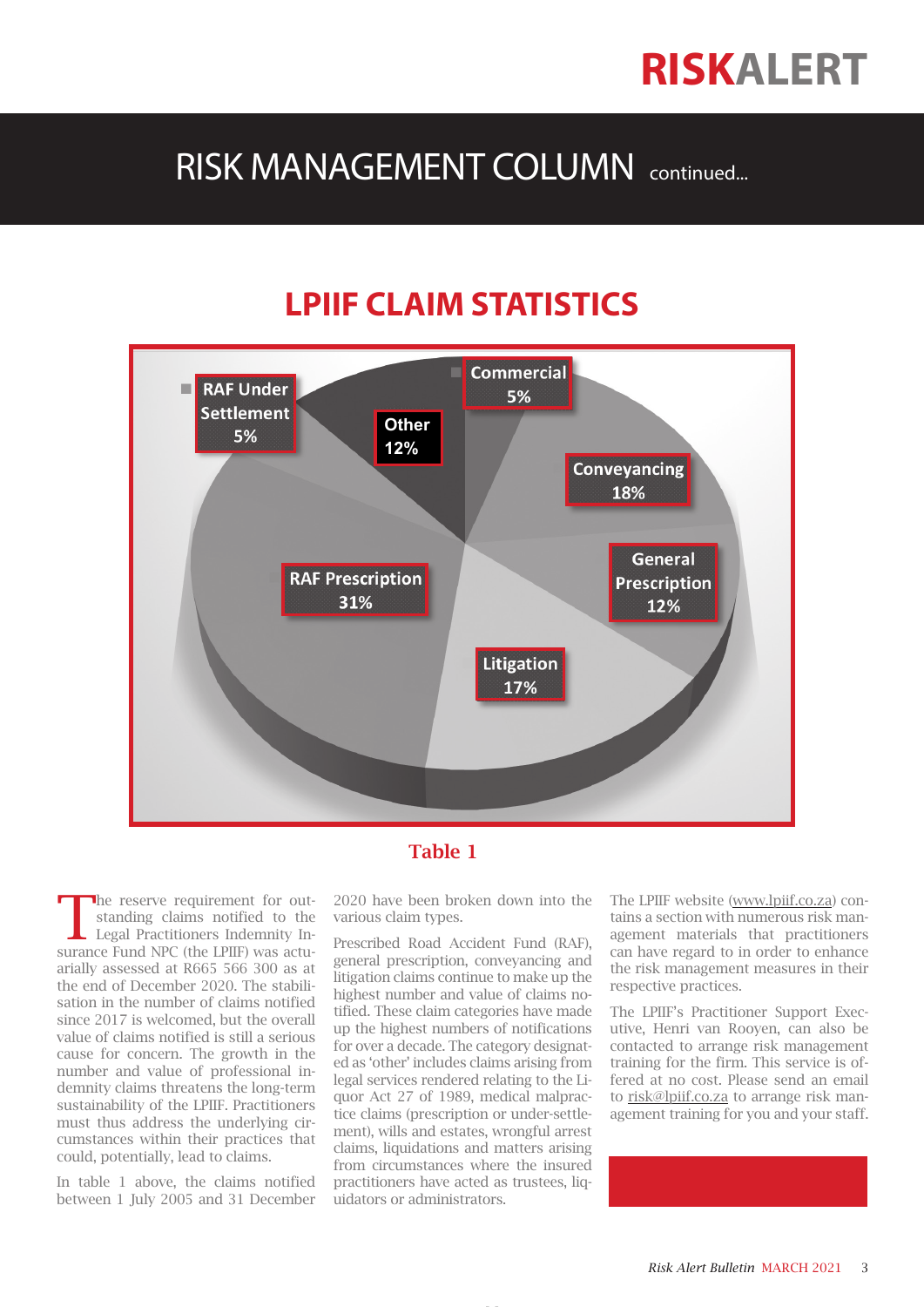### GENERAL PRACTICE

#### ntroduction

I The standard of conduct reasonably expected of a legal practitioner appears, at face value, to be a straightforward topic. However, digging deeper into the subject, amorphous and multifaceted are the adjectives I would use to describe it.

A word search of the Legal Practice Act 28 of 2018 (the Legal Practice Act) indicated that the phrase 'norms and standards' appeared three times, with 'professional conduct' being referred to four times in the legislation. The word 'ethics' could only be located in the definition of 'code of conduct'. The relatively few appearances of these and related phrases in the legislation belie their importance to legal practice. Topics relevant to the professional standard of conduct can be gleaned from numerous other parts of the Act, the Rules and the Code of Conduct for Legal Practitioners, Candidate Legal Practitioners and Juristic Entities (the Code of Conduct) issued in terms of the Act. Furthermore, over the last century, the courts have developed extensive jurisprudence on the subject.

#### Ethical and professional conduct

Ethical and professional conduct are core to legal practice, locally and in other jurisdictions. In 2011 the International Bar Association (IBA) adopted the International Principles on Conduct for the Legal Profession. The IBA document covers 10 principles, being:

- (i) independence;
- (ii) honesty, integrity and fairness;
- (iii) conflicts of interest;
- (iv) confidentiality / professional secrecy;
- (v) clients' interest;
- (vi) lawyers' undertaking;
- (vii) clients' freedom;
- (viii) property of clients and third parties;

## **THE STANDARD OF CONDUCT EXPECTED OF LEGAL PRACTITIONERS**

By: Thomas Harban, General Manager LPIIF

(ix) competence; and (x) fees.

The 10 principles identified in the IBA document are all covered in the standards of professional conduct applicable in South Africa. One interesting distinction between South Africa and many other jurisdictions is that, in some jurisdictions professional ethics are taught as a course in the academic program for law students, whereas in South Africa I am not aware of such a course being taught as a full credit at all universities. Including ethics as a compulsory subject in the academic program will go a long way in enhancing compliance with the ethical standards that the law graduates will be expected to meet when they commence commence practice, take up corporate counsel roles or even roles in the public sector (as will be noted from *General Council of the Bar of South Africa v Jiba and Others* (CCT192/18) [2019] ZACC 23; 2019 (8) BCLR 919 (CC) (27 June 2019). The fact that ethics is one of the subjects addressed in the admission exams for legal practitioners is, in my respectful view, not sufficient. The subject goes to the core of the requirements that legal practitioners must meet and thus needs broader and more in-depth consideration than it currently receives in the path to admission as a legal practitioner. It is hoped that a greater emphasis on professional ethics will also be included in the practical vocational training for candidate legal practitioners and the continuing professional development program to be developed and implemented.

The Code of Conduct provides that:

*"3. Legal practitioners, candidate legal practitioners and juristic entities shall-*

*3.1. maintain the highest standards of honesty and integrity;*

*….* 

*3.11 use their best efforts to carry out work in a competent and timely manner and not take on work which they do not reasonably believe they will be able to carry out in that manner;*

*…*

*…*

*3.13 remain reasonably abreast of developments in the law and legal practice in the fields in which they practice; [and]*

*3.17 comply with provisions of [the Code of Conduct] and any other code applicable to them and with those of the rules with which it is their duty to comply*."

The Code of Conduct is "a written code setting out rules and standards relating to ethics, conduct, and practice for legal practitioners and its enforcement through the [Legal Practice Council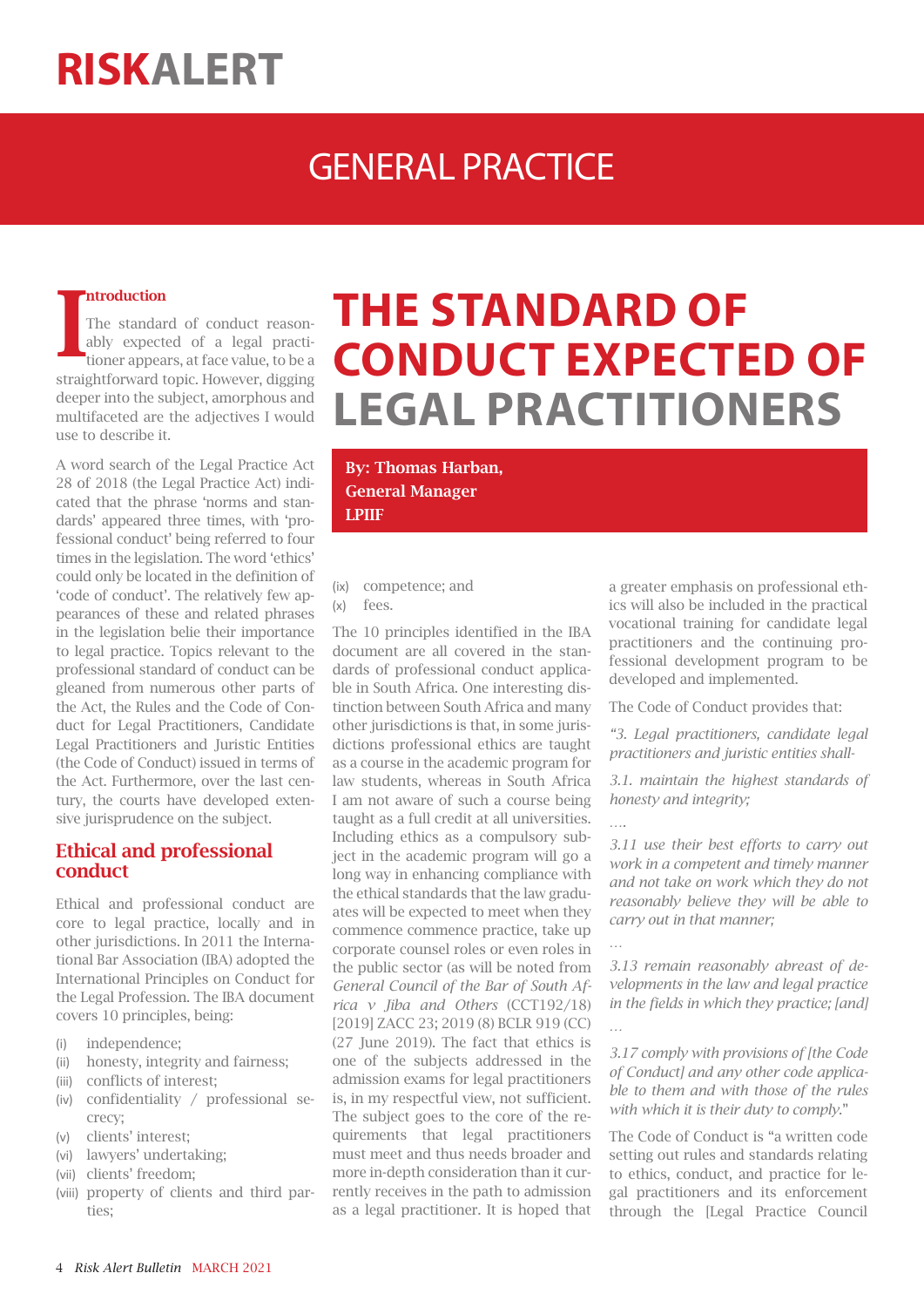### GENERAL PRACTICE continued...

(LPC] and its structures". (definition in section 1 of the Legal Practice Act). It is trite that a failure to comply with the provisions of the Code of Conduct may lead to action being taken by the LPC against the legal practitioner, candidate legal practitioner or juristic entity concerned. Practitioners must thus ensure that their conduct and that of everyone in their practices meets the prescribed standards. Non-compliance with the Code of Conduct may result in disciplinary action being taken against practitioners by the LPC and professional indemnity (malpractice) claims being brought by third parties.

The Code of Conduct defines a "legal practitioner" as "an advocate or attorney admitted and enrolled to practice as such in terms of sections 24 and 30 respectively of the Act", a "candidate legal practitioner" as "a person undergoing practical vocational training, either as a candidate attorney or as a pupil", and a "juristic entity" means "a commercial juristic entity established to conduct legal practice as an attorney, as contemplated in section 34(7) of the Act and a limited liability legal practice as contemplated in section 34(9) of the Act." The Code of Conduct thus applies to the broad pool of legal practitioners equally.

#### The fit and proper requirement

The standard of conduct is the high ethical and professional standards that legal practitioners are expected to meet at all times. It is these high professional standards that allow society at large to entrust their affairs (and their monies) to the honourable and noble profession that the legal profession is accurately described as. The role of legal practitioners is of particular importance in a constitutional democracy. The legislative objectives listed in the preamble to the Legal Practice Act include "[ensuring] that the values underpinning the Constitution are embraced and that the rule of law is upheld." The public, the courts, fellow practitioners and the administration of justice as whole rely on the integrity of legal practitioners. Delivering the unanimous judgment of the Constitutional Court in *General Council of the Bar of South Africa v Jiba and Others*, Jafta J noted that:

*"[1] The proper administration of justice may not be achieved and justice itself may not be served unless truthful facts are placed before the courts. Legal practitioners are a vital part of our system of justice. Their important role includes preventing false evidence from being presented at court hearings, and by so doing they protect judicial adjudication of disputes from contamination by fabricated facts. As a result, the law demands from every practitioner absolute personal integrity and scrupulous honesty.* 

 *[2] One of the reasons for holding legal practitioners to this high ethical and moral standard was furnished on these terms in [ Ex parte Swain 1973 (2) SA 427 (N) at 434]:*

*"[I]t is of vital importance that when the Court seeks an assurance from an advocate that a certain set of facts exists the Court will be able to rely implicitly on any assurance that may be given. The same standard is required in relations between advocates and between advocates and attorneys. The proper administration of justice could not easily survive if the professions were not scrupulous of the truth in their dealings with each other and with the Court."* 

*[3] To underscore this requirement, the Admission of Advocates Act [74 of 1964] … demands that before an advocate may be permitted to practise, she must satisfy the High Court that she meets all conditions, including the qualities of honesty and integrity. If satisfied,*  *the High Court may admit the advocate into the profession and direct that her name be included on the roll of advocates in the custody of the Department of Justice and Constitutional Development.* 

*[4] If an advocate, having been so admitted and enrolled, fails to measure up to the required standard or it is established that she is no longer fit and proper to practise, an application may be instituted in the High Court by a relevant body for the removal of her name from the roll of advocates. Once an order of that kind is granted, the advocate concerned is not allowed to practise.*

*[5] This matter is about the fitness of the respondents to practice as advocates. The misconduct charge was that they are no longer fit and proper persons to continue to practice as advocates. It arose from the conduct in litigation where they deposed to affidavits which were presented to courts as evidence and their failure to comply with court rules and directives"* (footnotes omitted. My emphasis).

Writing in *Vassen v Law Society of the Cape of Good Hope* (468/96) [1998] ZAS-CA 47; 1998 (4) SA 532 (SCA); [1998] 3 All SA 358 (A) (28 May 1998), Eksteen JA noted that:

*" … it must be borne in mind that the profession of an attorney, as of any other officer of the Court, is an honourable profession which demands complete honesty, reliability and integrity from its members; and it is the duty of the [law society] to ensure, as far as it is able, that its members measure up to the high standards demanded of them. A client who entrusts his affairs to an attorney must be able to rest assured that that attorney is an honourable man who can be trusted to manage his affairs meticulously and honestly. When money is entrusted to an attorney or when money comes*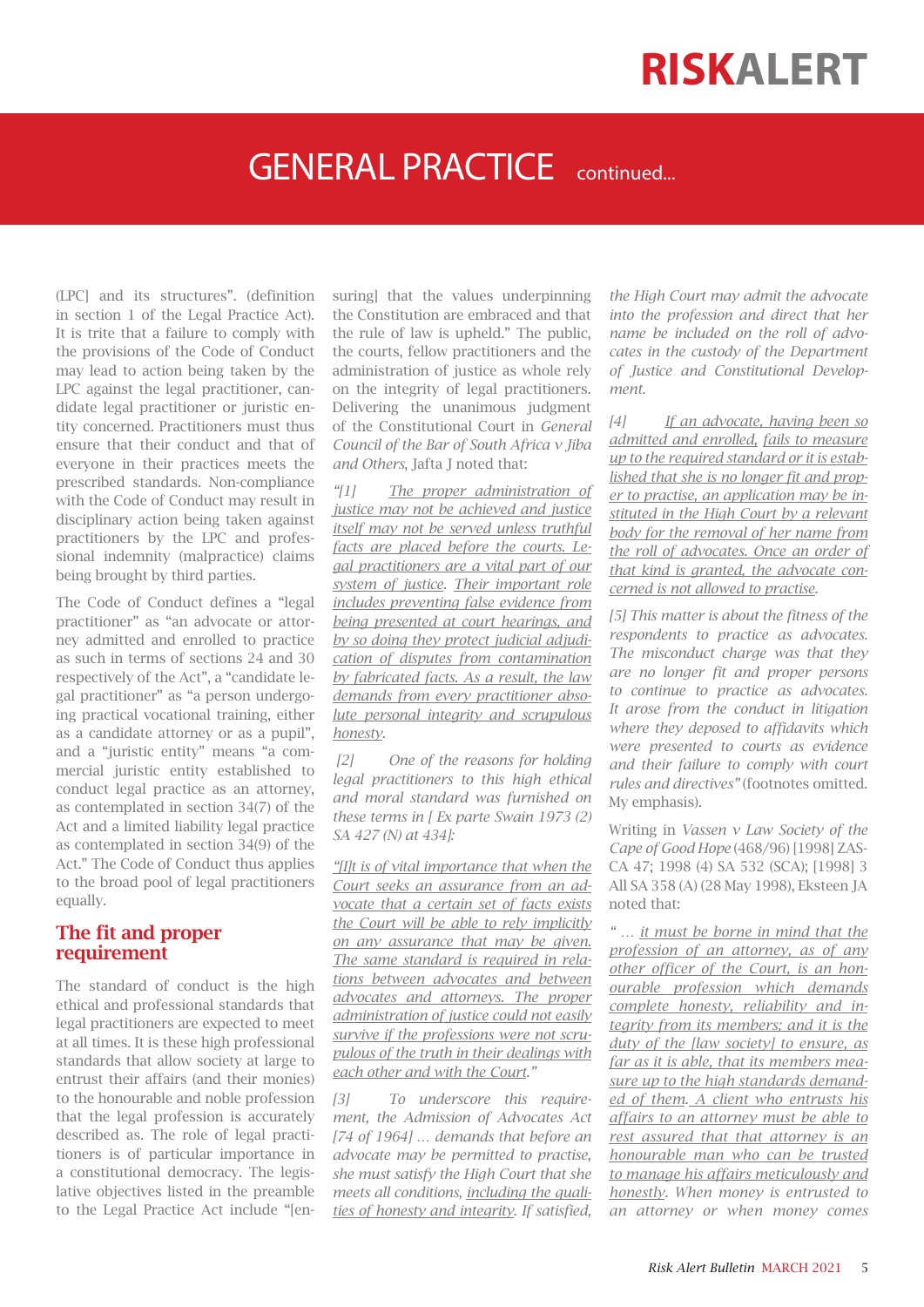### GENERAL PRACTICE continued...

*to an attorney to be held in trust, the general public is entitled to expect that that money will not be used for any other purpose than that for which it is being held, and that it will be available to be paid to the persons on whose behalf it is held whenever it is required. Here once again the [law society] has been created to ensure that the reputation of this honourable profession is upheld by all its members so that all members of the public may continue to have every confidence and trust in the profession as a whole. The fact that an attorney may be regarded as the pillar of society who serves the community in civic or political spheres, or who works indefatigably for the upliftment of the poor and the defenceless members of society, cannot in respect of his profession, be seen as a substitute for that honesty, reliability and integrity which one is entitled to expect of an attorney. One does not entrust money to a person because of his good deeds in the community, but because he is an attorney who can be trusted and on whom one can rely"* (my emphasis).

Alas, this has not always been so, as the following passage from Bosielo JA's judgment in *Steyn v Ronald Bobroff & Partners* (025/12) [2012] ZASCA 184 (29 November 2012) demonstrates:

*"[2] In order to appreciate and understand the crucial role which a [present-day] attorney plays in many people's affairs, I deem it necessary to give a brief evolution of the profession of an attorney over the years. In his book, The Judicial Practice of South Africa, (4 ed) vol 1, at p 31 G B Van Zyl said the following about the profession of an attorney:*

*'In ancient days the profession of an attorney was considered as "infamissima vilitas," servile, of no value, and contemptible. But under the Roman Emperors Diocletian and Maximilian it became an office of respect and good repute. Many people still think at the present*  *day as the ancients did before the period of these Emperors. Even Lord Macaulay, the learned historian, who in all his professional career held only one brief, for which he received a guinea, could not refrain from remarking: "That pest whom mortals call attorneys." But the present consensus of opinion, all the civilised world over, is that the profession of an attorney is an honourable and respectable one, and to be held in the utmost esteem. An attorney is nowadays an indispensable adjunct to everyone, not only in lawsuits but in many other private affairs, and his office is deemed both necessary and praiseworthy. It is essential, therefore, that the relationship between him and the public should be better known; as also what is expected of him and what his obligations are'."*

Fortunately, the regard with which the profession is held in the eyes of the public has rightly improved significantly since the ancient times referred to above. However, a concerningly high number of legal practitioners still fail to meet the required professional standards. The Legal Practitioners' Fidelity Fund (the Fidelity Fund) annual report for 2019 noted that R1,3 billion had been paid in trust money theft claims in 13 years. This is a shockingly high figure for liability arising out of dishonesty. There is a long list of suspended and struck-off legal practitioners published by the LPC on its website (accessible at https://lpc.org.za/members-ofthe-public/list-of-struck-off-lps/). It is, unfortunately, the cases of malfeasance that make the headlines, tarnishing the image of the profession as a whole though the defaulting practitioners make up a small number of the overall professional population.

The courts have dealt with several cases where it is alleged that the legal practitioners concerned have failed to meet the standard of professional conduct expected of them. Regard can be

had to the following judgements which demonstrate how the courts have approached the assessment of the standard of professional conduct required of legal practitioners: *Ex parte Swain* cited above, *Society of Advocates of South Africa (Witwatersrand Division) v Cigler* 1976 (4) SA 350 (T), *Law Society Transvaal v Behrman* 1981 All SA 470 (A), *Kekana v Society of Advocates of South Africa* [1998] ZASCA 54; 1998 (4) SA 649 (SCA), *Vassen v Law Society of the Cape of Good Hope* (cited above) *, Jasat v Natal Law Society* (78/98) [2000] ZAS-CA 14; 2000 (3) SA 44 (SCA); [2000] 2 All SA 310 (A) (28 March 2000), *Swartzberg v Law Society, Northern Provinces* 2008 All SA 438 (SCA), *Malan and another v The Law Society, Northern Provinces* 2009 (1) All SA 133 (SCA), *General Council of the Bar of South Africa v Jiba and Others* (referred to above), *Nthai v Pretoria Society of Advocates and Others* [2019] ZALMPPHC 23 and *Johannesburg Society of Advocates and Another v Nthai and Others* (879/2019; 880/2019) [2020] ZASCA 171 (15 December 2020).

The three-stage enquiry developed by the courts when dealing with applications to strike legal practitioners off the roll includes an enquiry regarding whether the practitioner is 'fit and proper' to be a legal practitioner. A failure by a legal practitioner to meet the standards of integrity may thus result in being struck from the roll. Ethics, integrity and compliance with the ethical standards are thus at the core of what makes a legal practitioner.

Legal practitioners who are not in private practice (corporate counsel) must also comply with the Code of Conduct. Part VII of the Code applies specifically to corporate counsel.

A law firm conducting an investment practice must, in terms of rule 55.12, comply with all the requirements of the Financial Advisory and Intermediaries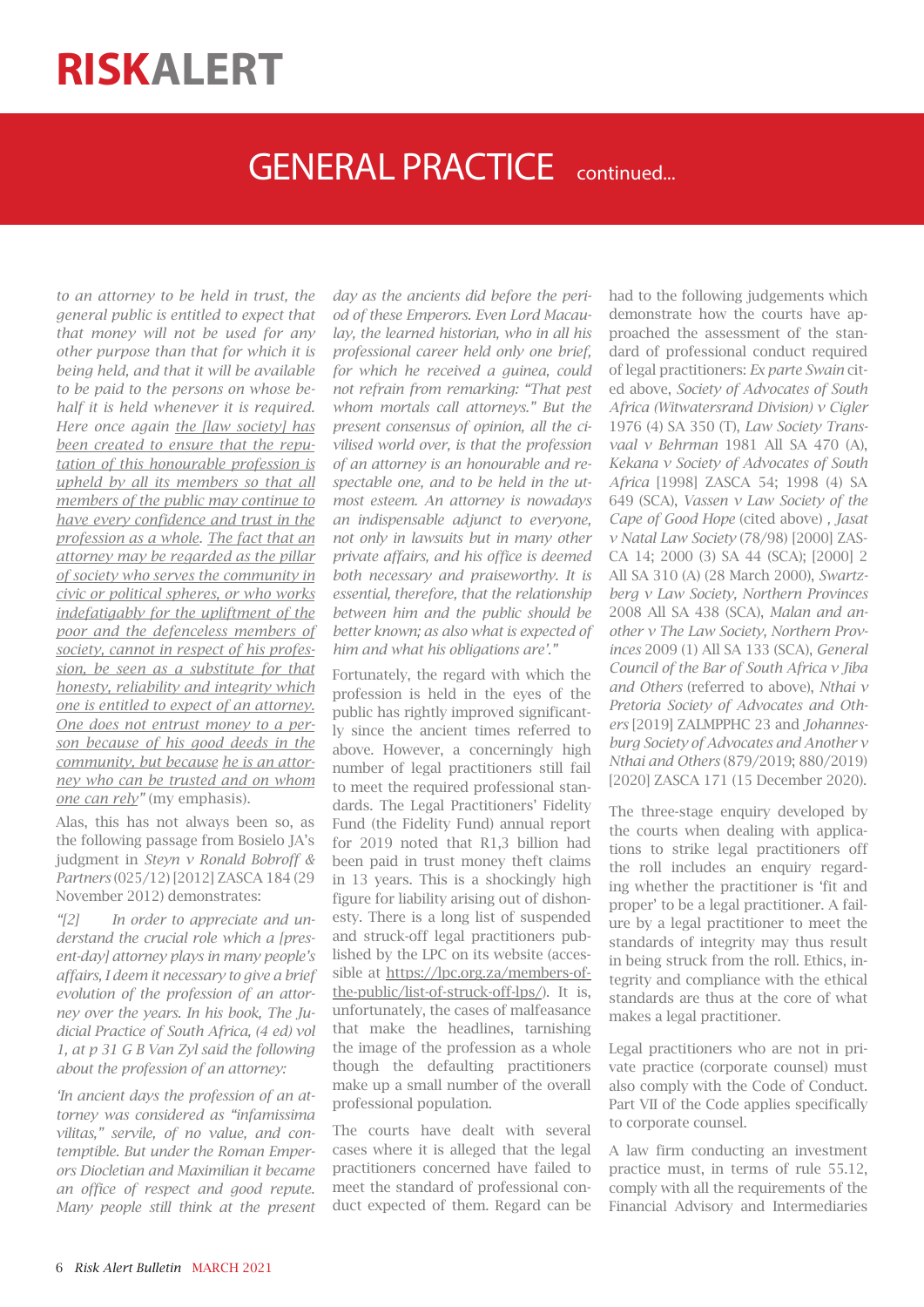### GENERAL PRACTICE continued...

Services Act 37 of 2002 (the FAIS Act) and the regulations issued terms of that Act. There is a specific code of conduct issued for entities operating in terms of the FAIS Act. If a legal practice is registered in terms of the FAIS Act and there is a conflict between the FAIS Code and that issued in terms of the Legal Practice Act, which code will apply? What is the effect of paragraph 3.17 of the Code of Conduct in the event of such a conflict?

In the culture where collegiality between legal practitioners is encouraged, one wonders how the obligation on practitioners to report conduct of their colleagues will be applied. The Rules, for example, prescribe the following:

#### *"Reporting of dishonest or irregular conduct"*

*54.36 Unless prevented by law from doing so every legal practitioner is required to report to the [Legal Practice] Council any dishonest or irregular conduct on the part of a trust account practitioner in relation to the handling of or accounting for trust money on the part of that trust account practitioner."*

### The standard of care in assessing professional liability

It must be pointed out that not every breach of the ethical standards or the professional duties will result in a professional indemnity claim against a legal practitioner. Similarly, not every professional indemnity claim can be said to be a result of a breach of the Code of Conduct. Some professional indemnity claims arise out of *bona fide* errors made by legal practitioners. However, professional indemnity claims may well arise from a failure to meet the required professional standards of conduct. Breaches of the duty of care may be an indication that a practitioner, in breach of their professional duties, is not paying sufficient attention to their

practice. (If you find this paragraph somewhat confusing and potentially contradictory, please have regard to the two opening sentences at the beginning of this article.)

In assessing whether there is negligence on the part of the defendant in a professional indemnity claim, the courts assess the conduct of the practitioner concerned against the standard of care expected of a legal practitioner in similar circumstances. One might ask: has the practitioner against whom the professional indemnity claim is brought:

(i) used their best efforts to carry out work in a competent and timely manner and not taken on work which they do not reasonably believe they will be able to carry out in that manner (as prescribed by paragraph 3.11 of the Code of Conduct)? Time-barred claims would immediately come to mind when carrying out the work timely is concerned. Practitioners will be well advised to have regard to Rampai J's judgment in *Mlenzana v Goodrick and Franklin Inc* (4423/08) [2011] ZAFSHC 111 2012 (2) SA 433 (FB) (14 July 2011) as a case study when conducting training in their practices on paragraph 3.11 of the Code of Conduct; or

(ii) remained reasonably abreast of developments in the law and legal practice in the fields in which they practice (as prescribed in paragraph 3.13 of the Code of Conduct)? The risk of claims against practitioners following from incorrect legal advice provided will be reduced by complying with this rule. The jurisprudence on this point has been developed by the courts over a period of more than a century. In *Van der Spuy v Pillans* 1875 Buch 133 at 135, De Villiers CJ remarked that:

*"I do not dispute the doctrine that an attorney is liable for negligence and want of skill. Every attorney is supposed to be*  *proficient in his calling, and if he does not bestow sufficient care and attention in the conduct of business entrusted to him, he is liable, and where proved the Court will give damages against him."*

Commenting on these words of De Villiers CJ, Bosielo JA, in *Steyn v Ronald Bobroff & Partners,* stated the following:

*"[3] The attorney's profession having become more diverse and sophisticated, these wise words are, to my mind, more apt today than they were during the time of De Villiers CJ. Indubitably, this is the yardstick against which the respondent's conduct in this case has to be adjudged".*

Dealing with the questions before the court, Boshielo JA went on to note that:

*"[27] In the absence of clear evidence to prove what a reasonable attorney in the position of the respondent, faced with a similar case under similar circumstances, would have done, I am unable to conclude that the respondent failed to act with the necessary care, skill and diligence which would ordinarily be expected from a reasonable attorney. It is axiomatic that the conduct of a reasonable attorney concerning a case that he/she handles will primarily be determined, amongst others, by the facts and circumstances of the case, the investigations which had to be done, the nature and extent of the injuries suffered and the complexity of the matter. It would in my view be unwise to attempt to determine the conduct of a reasonable attorney in vacuo. As Van Zyl eloquently stated in his work, The Judicial Practice of South Africa (above) at p 46, '…the degree of negligence or want of prudence, or useless work, must depend upon the nature of each case'."*

*Steyn v Ronald Bobroff & Partners* arose out of circumstances where the respondent has acted for the applicant in pursuing a claim against the Road Accident Fund. In *Margalit v Standard Bank of*